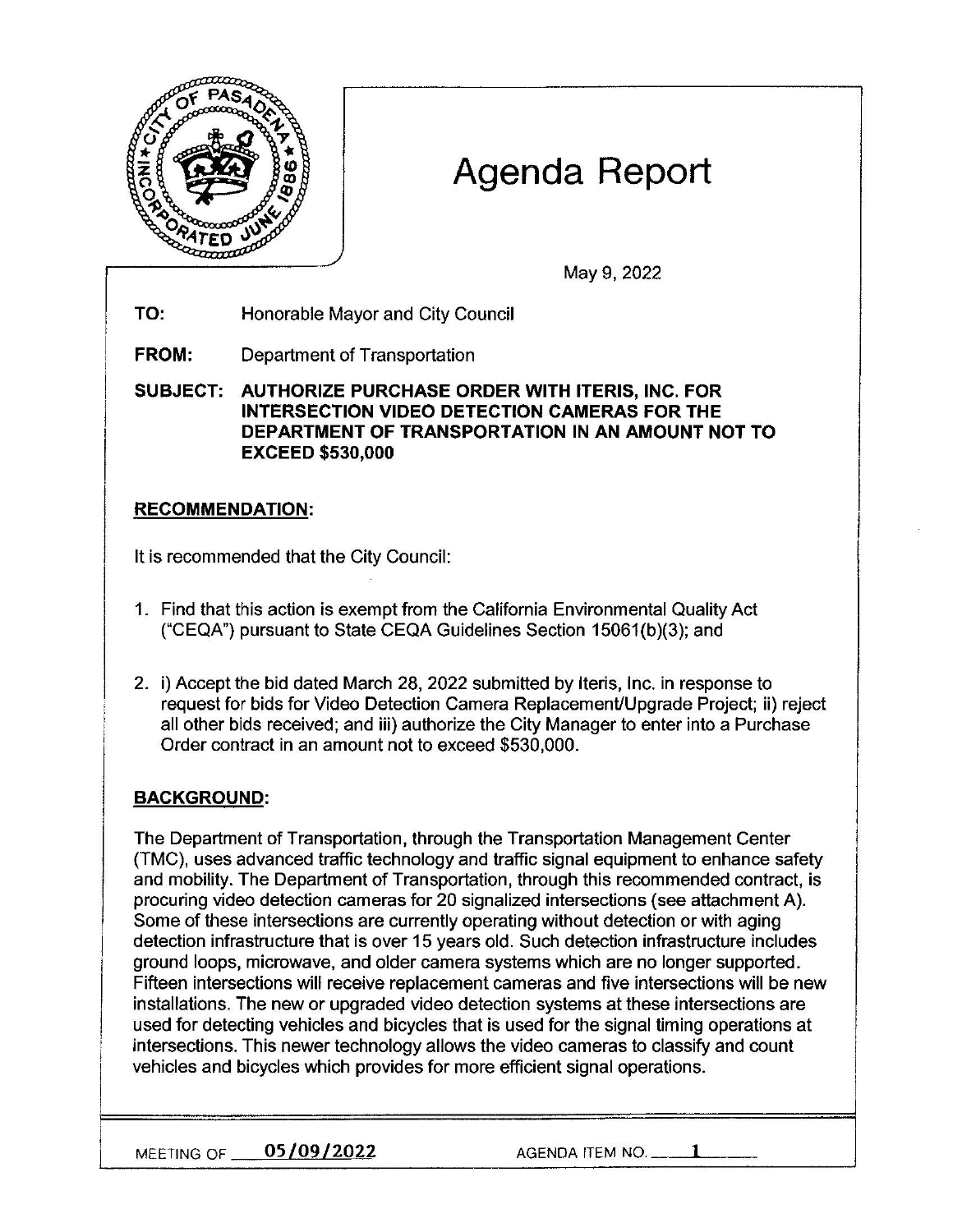Purchase Order for Video Detection Cameras May 9, 2022 Page 2 of 3

The Department of Transportation created bid specifications for this project were drafted in accordance with Section 4.08.070 of the Pasadena Municipal Code. The Notice Inviting Bids was posted on Planet Bids on March 9, 2022. A total of forty-two vendors downloaded the specifications of which five were local vendors. Four bids were received by the March 29, 2022 opening date. One bid was found to be non-responsive.

Following advertising, bids results are as follows:

| Bidder                         | Amount (\$)  |
|--------------------------------|--------------|
| Iteris, Inc. Santa Ana, CA     | \$529,026.68 |
| Wilcox Sales, Claremont, CA    | \$577,136.70 |
| The Amergroup, Inc., Vista, CA | \$701,243.39 |

The lowest responsive bid was provided by lteris, Inc. lteris, Inc. has successfully conducted business with the City in the past and have always fulfilled their contractual commitments. The City has been using the lteris video detection camera for over fifteen years and lteris has always provided excellent customer support. In addition, the City has a current contract with lteris Inc., for staffing the Traffic Management Center for special events that take place on weekends or outside of normal office hours.

#### **COUNCIL POLICY CONSIDERATION:**

This project is consistent with the City Council's goals to improve, maintain, and enhance public facilities and infrastructure and to improve mobility and accessibility in the City. This project is also consistent with Mobility Element Program 3.10 (Enhance Signalized Intersections for All Road Users), which promotes safety at busy intersections by applying design guidelines that provide a safe and efficient flow of vehicles, pedestrians, and bicycles. The project expands the TMC's capabilities by using video detection technology at traffic intersections.

### **ENVIRONMENTAL ANALYSIS:**

The project has been reviewed for compliance with the California Environmental Quality Act (CEQA) and is exempt per Section 15061 (b) (3). The project is covered by the general rule that CEQA only applies to projects that have the potential for causing a significant effect on the environment. The installation of video detection cameras will not result in any significant effect on the environment.